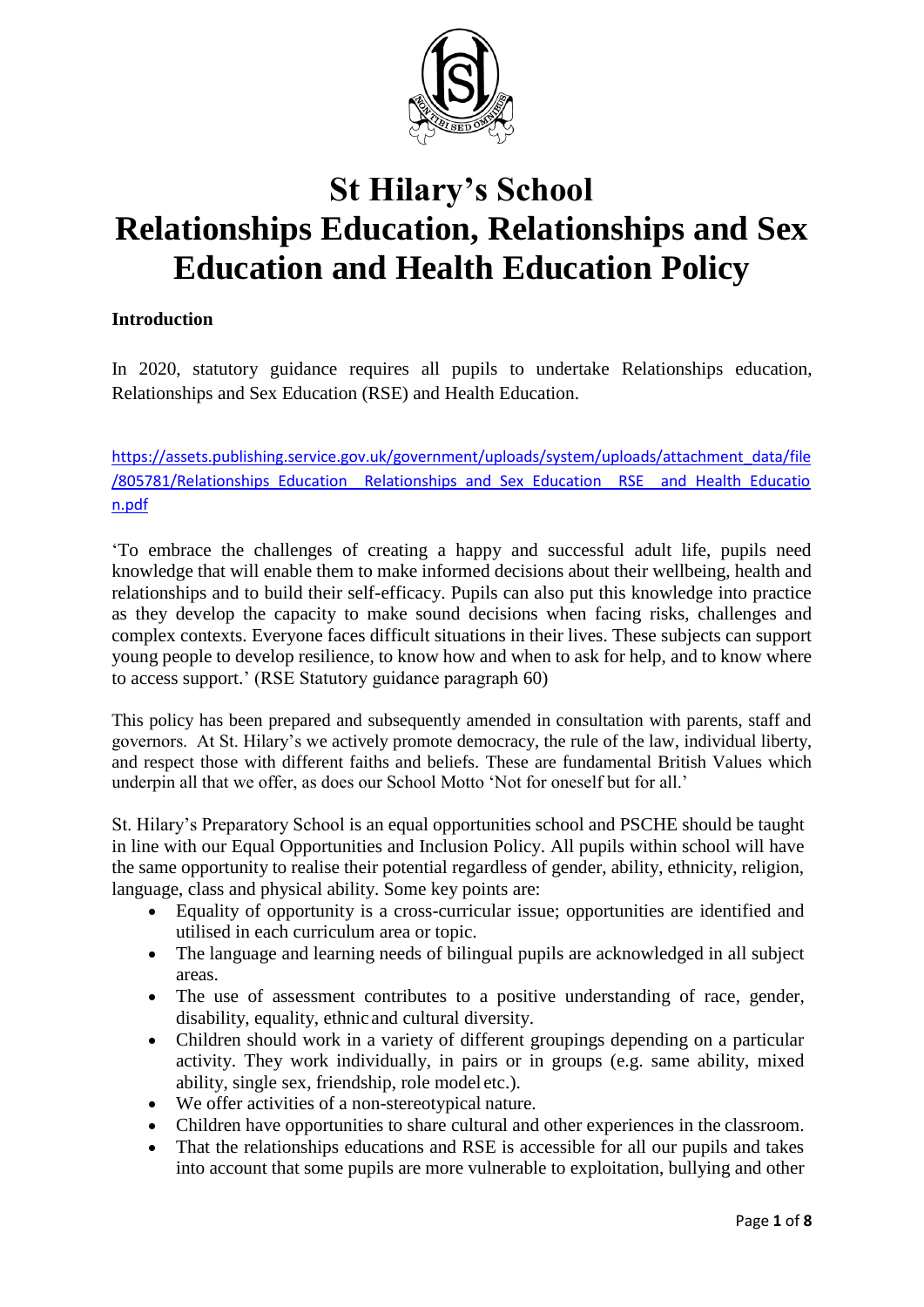issues on account of their SEND.

St. Hilary's Preparatory School is a Rights Respecting School and therefore this policy is based on Children's Rights with the responsibility of all named parties to ensure that these rights are inviolate. The school has three commitments that underpin this policy:

- To learn
- To be safe
- To show mutual respect

St. Hilary's school holds values central to all of its work and therefore this RSE policy must be applied in line with the school's values system. This philosophy is essential to this RSE policy and all named parties need to be guided by this principle when applying this policy.

## **Aims**

The aims of relationships and sex education (RSE) at our school are to:

- Provide a framework in which sensitive discussions can take place
- Prepare pupils for puberty, and give them an understanding of sexual development and the importance of health and hygiene
- Help pupils develop feelings of self-respect, confidence and empathy
- Create a positive culture around issues of sexuality and relationships
- Teach pupils the correct vocabulary to describe themselves and their bodies

## **Statutory Requirements**

The Education Act 2002 sets out the statutory duties which all schools, including academies, are required to meet: 'Every state-funded school must offer a curriculum which is balanced and broadly-based and which:

- promotes the spiritual, moral, cultural, mental and physical development of pupils at the school and ofsociety
- prepares pupils at the school for the opportunities, responsibilities and experiences of later life'

The Education Act 1996, as amended by the Learning and Skills Act 2000, requires the Headmistresss and governing bodies to have regard to national guidance on Sex and Relationships Education in schools and to protect children from unsuitable teaching and materials. Under the Children Act 2004 schools have a duty to promote the well-being of their pupils and good quality RSE contributes to this duty.

Furthermore, we recognise that as a school we have a responsibility under, the Equality Act 2010, The Relationships Education, Relationship & Sex Education and Health Education (England) Regulations 2019, made under sections 34 & 35 of the Children & Social Work Act 2017, to provide comprehensive Relationship Education and Health Education for all pupils receiving primary education. RSE will become statutory in all schools from September 2020. The law requires that Relationships and Sex Education (RSE) is to be taught in all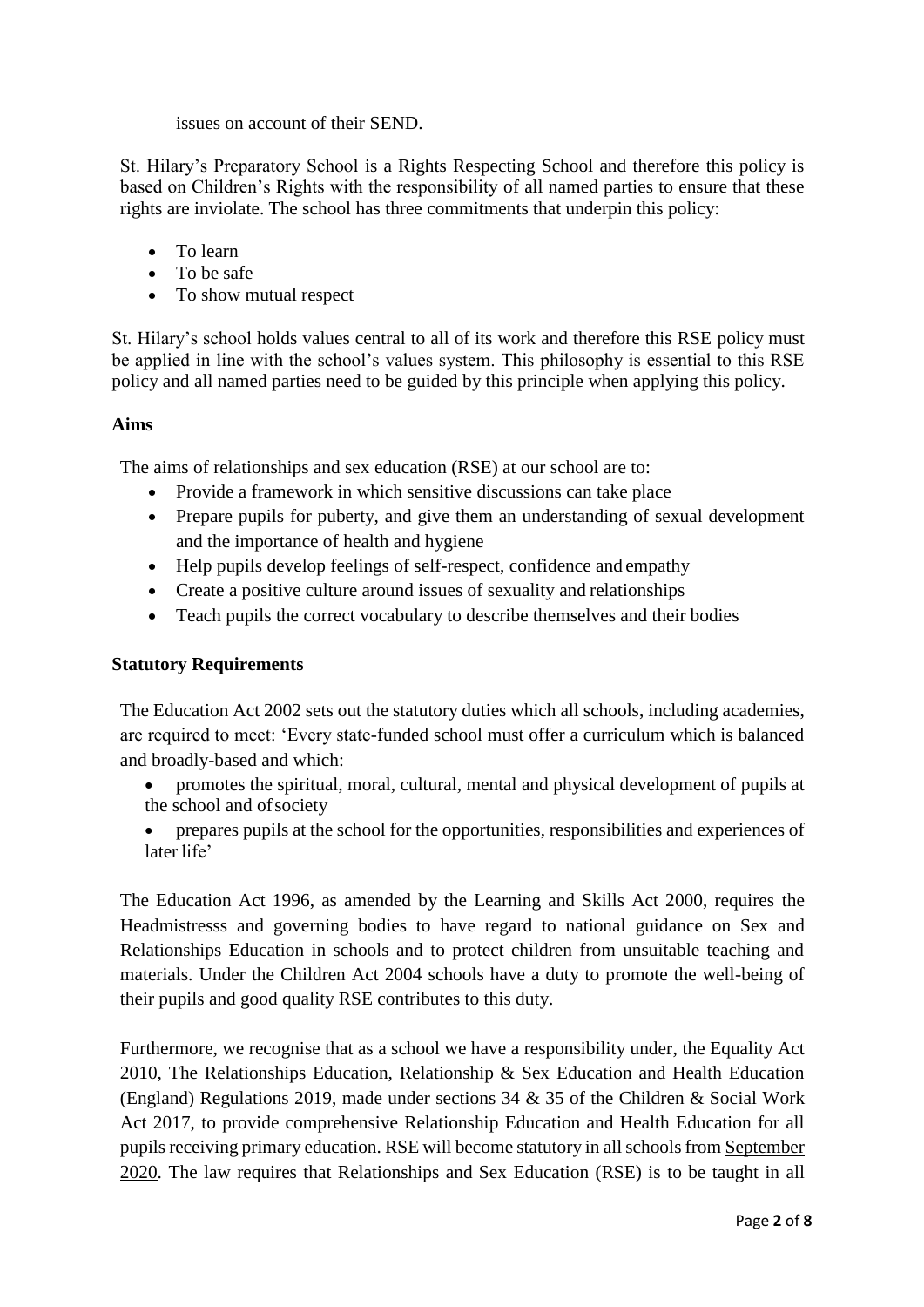secondary schools in England, and that Relationships Education is to be taught in all primary schools in England. Primary schools are also required to teach the elements of sex education contained in the science curriculum, and Health Education will also be mandatory in all Government-funded schools, which includes content on puberty.

At St. Hilary's Preparatory School, we teach RSE as set out in this policy.

## **Definition**

RSE (formerly SRE) is about the emotional, social and cultural development of pupils, and involves learning about relationships, sexual health, sexuality, healthy lifestyles, diversity and personal identity.

RSE involves a combination of sharing information and exploring issues and values.

**RSE is not about the promotion of sexual activity.**

## **Delivery of RSE**

In line with recommended good practice in RSE, our programme is planned to ensure children develop attitudes and beliefs, skills, and the knowledge and understanding which can help support their grasp of the concepts being taught. These will include the following:

**Skills** – these will be linked to the skills the children learn in PSCHE but will focus more on how they relate to healthy and successful relationships. For example, being able to communicate, listen, negotiate, ask for and identify sources of help and advice. Children will also effectively develop skills in:

- negotiation
- making choices on probable outcomes
- assertion
- listening
- recognising pressures from other people and how to resist them
- dealing with challenging prejudice
- seeking help from adults including parents, carers and professionals
- differentiating between accurate and inaccurate information

**Beliefs and Attitudes** – Understanding that there are a wide range of beliefs and views on sex and sexuality. Children will have the opportunity to talk in a balanced way about different opinions and learn that they can agree or disagree with the cultural, religious or moral views of others. Among the values and attitudes they will explore are:

- learning the importance of values and individual conscience and moral considerations
- learning the value of family life and loving, stable relationships for the nurture of children
- exploring, considering and understanding moral dilemmas
- developing critical thinking as part of decision making

**Knowledge and Understanding** – Children get information about sex and sexuality from a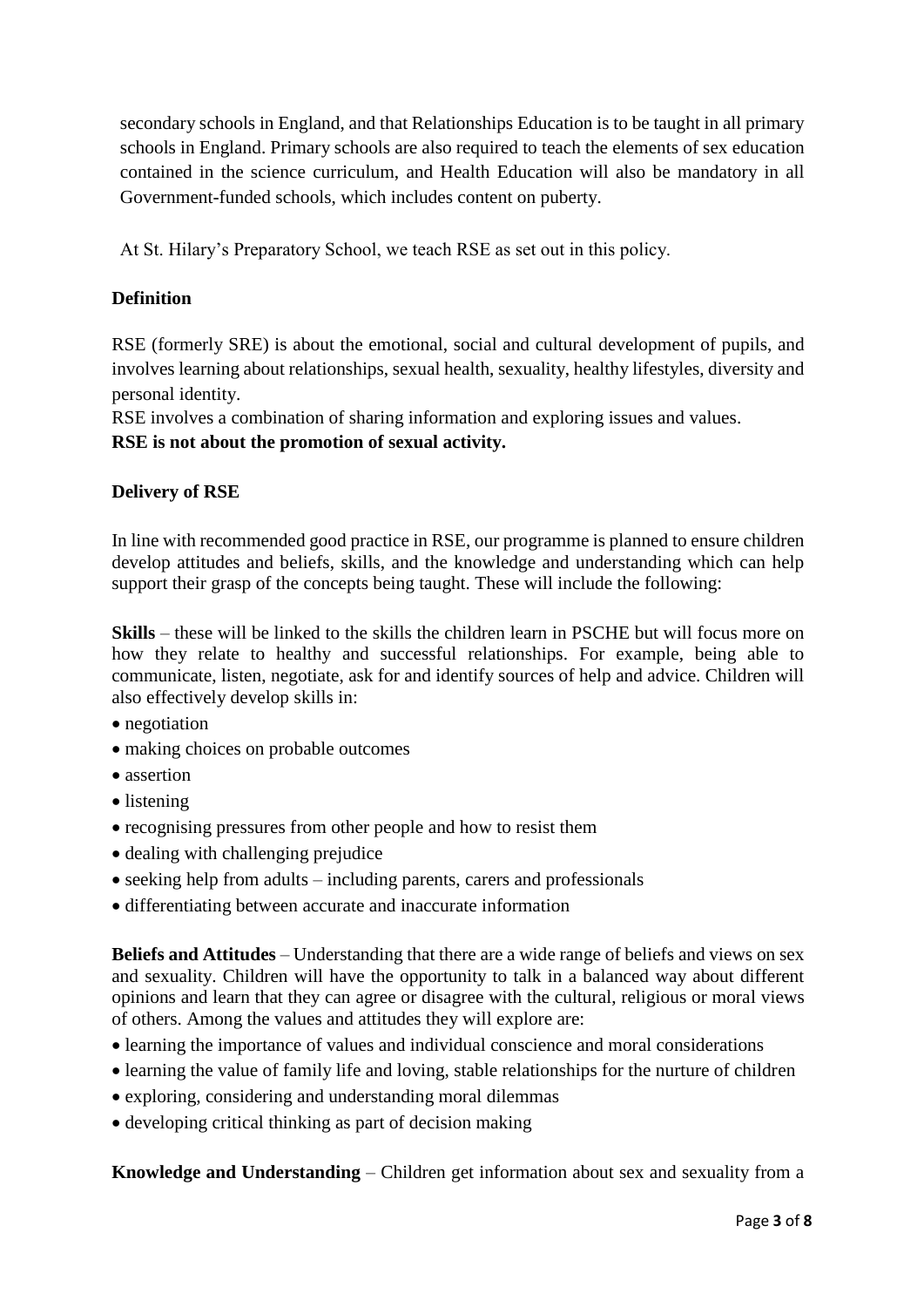wide range of sources, including each other, through media advertising, television, music (and music videos), magazines, as well as leaflets, books and websites. The RSE lessons will start by finding out what children already know and will aim to add to their existing knowledge and correct any misinformation they have. The knowledge and understanding component of RSE includes:

- learning and understanding physical development at appropriate stages
- understanding human sexuality, reproduction and sexual health
- understanding emotions
- learning about the importance of committed relationships

RSE is taught within the Personal, Social, Citizenship, Health and Economic (PSCHE) curriculum. Biological aspects of RSE are taught within the Science curriculum, and other aspects are included in Religious Studies, Philosophy and other curriculum areas. For Further information, refer to the Science Policy, Religious Studies Policy, Philosophy Policy, PSCHE Policy, SMSC Policy and Promoting Positive Mental Health and Wellbeing in School Policy).

At St. Hilary's Preparatory School, we follow the PSCHE Association Schemes of work. The Christopher Winter Project 'Teaching RSE with Confidence in Primary Schools: Years Reception-6,' and Barnardo's 'Real Love Rocks' are additional resources used to supplement this scheme.

|                  |                                                                                                                                                                                    | <b>Autumn: Relationships</b>                                                                     |                                                                                                                           | <b>Summer: Health and Wellbeing</b>                                                                                                                    |                                                                                                                                    |                                                                                                                               |
|------------------|------------------------------------------------------------------------------------------------------------------------------------------------------------------------------------|--------------------------------------------------------------------------------------------------|---------------------------------------------------------------------------------------------------------------------------|--------------------------------------------------------------------------------------------------------------------------------------------------------|------------------------------------------------------------------------------------------------------------------------------------|-------------------------------------------------------------------------------------------------------------------------------|
|                  | <b>Families and</b><br>friendships                                                                                                                                                 | <b>Safe relationships</b>                                                                        | <b>Respecting</b><br>ourselves and<br>others                                                                              | <b>Physical health and</b><br><b>Mental wellbeing</b>                                                                                                  | <b>Growing and</b><br>changing                                                                                                     | <b>Keeping safe</b>                                                                                                           |
| Rec              | <b>Understands that</b><br>own actions affect<br>other people, for<br>example, becomes<br>upset or tries to<br>comfort another child<br>when they realise they<br>have upset them. | Confident to speak to<br>others about own<br>needs, wants,<br>interests and opinions.            | Takes steps to resolve<br>conflicts with other<br>children, e.g. Finding a<br>compromise.                                 | Shows some<br>understanding that<br>good practices with<br>regard to exercise,<br>eating, sleeping and<br>hygiene can<br>contribute to good<br>health. | Encompassing the<br>unique child who is<br>constantly learning<br>and can be resilient,<br>capable, confident and<br>self-assured. | Shows understanding<br>of the need for safety<br>when tackling new<br>challenges, and<br>considers and<br>manages some risks. |
| ↽<br><b>Year</b> | Roles of different<br>people; families;<br>feeling cared for                                                                                                                       | Recognising privacy;<br>staying safe; seeking<br>permission                                      | How behaviour<br>affects others; being<br>polite and respectful                                                           | Keeping healthy;<br>food and exercise,<br>hygiene routines;<br>sun safety                                                                              | Recognising what<br>makes them unique<br>and special; feelings;<br>managing when<br>things go wrong                                | How rules and age<br>restrictions help us;<br>keeping safe online                                                             |
| $\sim$<br>Year   | Making friends;<br>feeling lonely and<br>getting help                                                                                                                              | Managing secrets;<br>resisting pressure<br>and getting help;<br>recognising hurtful<br>behaviour | <b>Recognising things</b><br>in common and<br>differences; playing<br>and working coop-<br>eratively; sharing<br>opinions | Why sleep is im-<br>portant; medicines<br>and keeping healthy;<br>keeping teeth<br>healthy; managing<br>feelings and asking<br>for help                | Growing older;<br>naming body parts;<br>moving class or year                                                                       | Safety in different<br>environments; risk<br>and safety at home;<br>emergencies                                               |
| Year             | What makes a<br>family; features of<br>family life                                                                                                                                 | Personal boundar-<br>ies; safely respond-<br>ing to others; the<br>impact of hurtful             | Recognising re-<br>spectful behaviour;<br>the importance of<br>self-respect; courte-                                      | <b>Health choices and</b><br>habits; what affects<br>feelings; expressing<br>feelings                                                                  | Personal strengths<br>and achievements;<br>managing and re-<br>framing setbacks                                                    | Risks and hazards;<br>safety in the local<br>environment and<br>unfamiliar places                                             |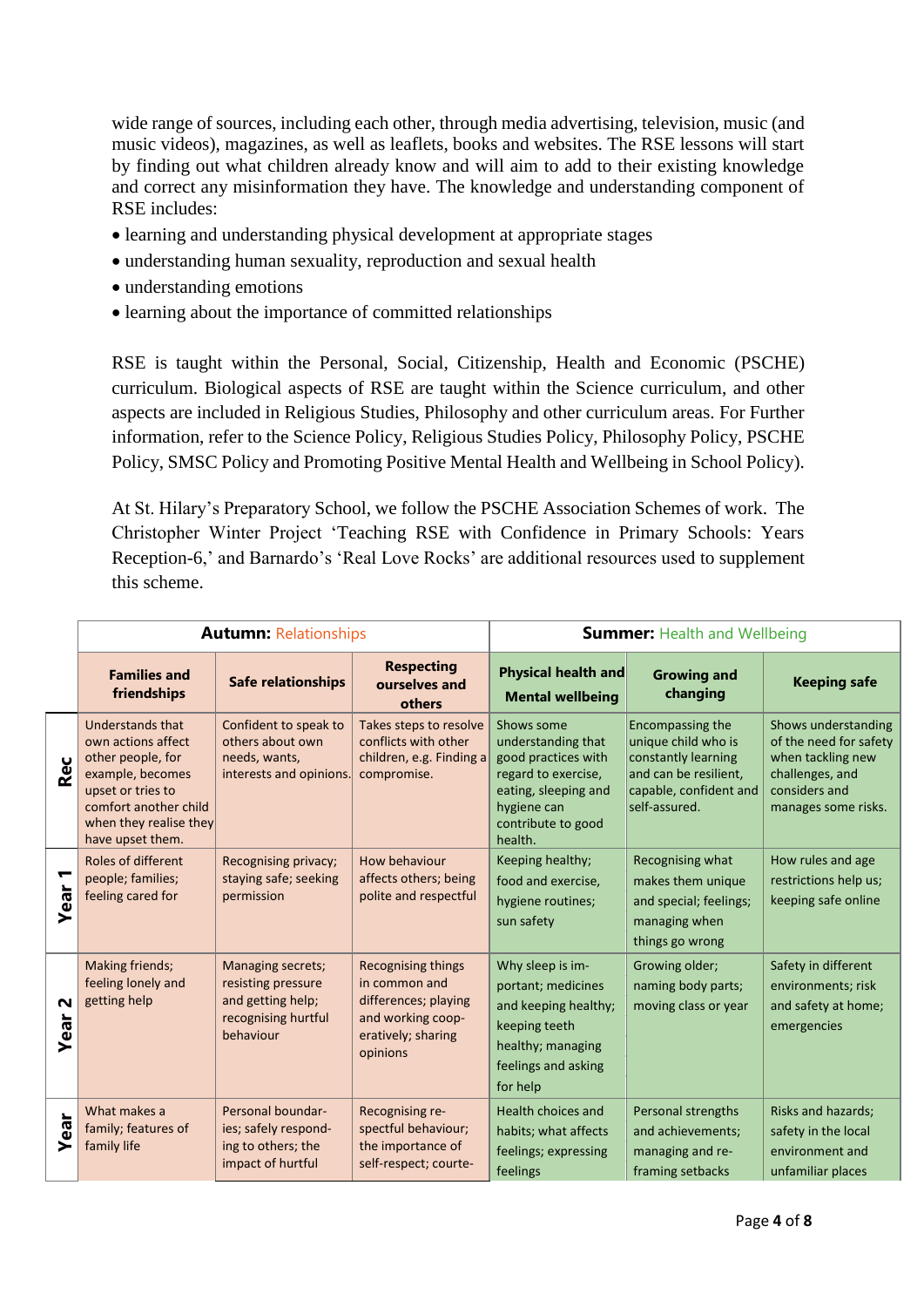|                   |                                                                 | behaviour                                                                                         | sy and being polite                                                                                                |                                                                                                                                         |                                                                                                                                                                                                                                                                                                                             |                                                                                                                         |
|-------------------|-----------------------------------------------------------------|---------------------------------------------------------------------------------------------------|--------------------------------------------------------------------------------------------------------------------|-----------------------------------------------------------------------------------------------------------------------------------------|-----------------------------------------------------------------------------------------------------------------------------------------------------------------------------------------------------------------------------------------------------------------------------------------------------------------------------|-------------------------------------------------------------------------------------------------------------------------|
| 4<br>Year         | Positive friendships,<br>including online                       | Responding to<br>hurtful behaviour;<br>managing confiden-<br>tiality; recognising<br>risks online | Respecting differ-<br>ences and similari-<br>ties; discussing dif-<br>ference sensitively                          | Maintaining a bal-<br>anced lifestyle; oral<br>hygiene and dental<br>care                                                               | Physical and emo-<br>tional changes in<br>puberty;<br>personal<br>hygiene routines;<br>support with pu-<br>berty                                                                                                                                                                                                            | Medicines and<br>household products;<br>drugs common to<br>everyday life                                                |
| Ln<br>Year        | Managing friend-<br>ships and peer<br>influence                 | Physical contact and<br>feeling safe                                                              | <b>Responding respect-</b><br>fully to a wide range<br>of people; recognis-<br>ing prejudice and<br>discrimination | <b>Healthy sleep</b><br>habits; sun safety;<br>medicines, vaccina-<br>tions, immunisations<br>and allergies                             | Personal identity;<br>recognising individ-<br>uality and different<br>qualities; mental<br>wellbeing                                                                                                                                                                                                                        | Keeping safe in<br>different situations,<br>including responding<br>in emergencies, first<br>aid                        |
| $\bullet$<br>Year | Expressing opin-<br>ions and respecting<br>other points of view | <b>Growing and Changing</b><br>CV- My stengths,<br>personal identity<br>confidence, values.       | Body Image $-$<br>respecting myself and<br>others Healthy<br>eating/Online/Self<br>respect/Esteem)                 | What affects mental<br>health and ways<br>to take care of it;<br>managing change,<br>loss and bereave-<br>ment; managing<br>time online | Human reproduc-<br>tion and birth;<br>increasing indepen-<br>dence; managing<br>Transition<br><b>Safe Relationships</b><br>Attraction to others;<br>romantic relation-<br>ships; civil partner-<br>ship and marriage<br>Healthy Relationship<br>Recognising and<br>managing pressure;<br>consent in different<br>situations | Keeping personal<br>information safe;<br>regulations and<br>choices; drug use<br>and the law; drug<br>use and the media |

#### **When is it taught?**

In both Pre-Prep and Prep, teachers inform children about puberty and how a baby is born. For this aspect of the school's teaching, we follow the guidance material in the National Curriculum for Science.

**EYFS children** learn about the concept of male and female, including body part names and about young animals. In ongoing PSED (Personal, Social and Emotional Development) learning, they develop skills to form friendships and think about relationships with others.

**In Pre-Prep** we teach children about how animals, including humans, move, feed, grow and reproduce and we also teach them about the main parts of the body. Children learn to appreciate the differences between people and how to show respect for each other. Through work in Science children learn about life cycles of some animals, understand the idea of growing from young to old and learn that all living things reproduce. They learn about the importance of personal hygiene to maintain good health. In RS and Citizenship children reflect on family relationships, different family groups and friendship. They learn about rituals and traditions associated with birth, marriage and death and talk about the emotions involved.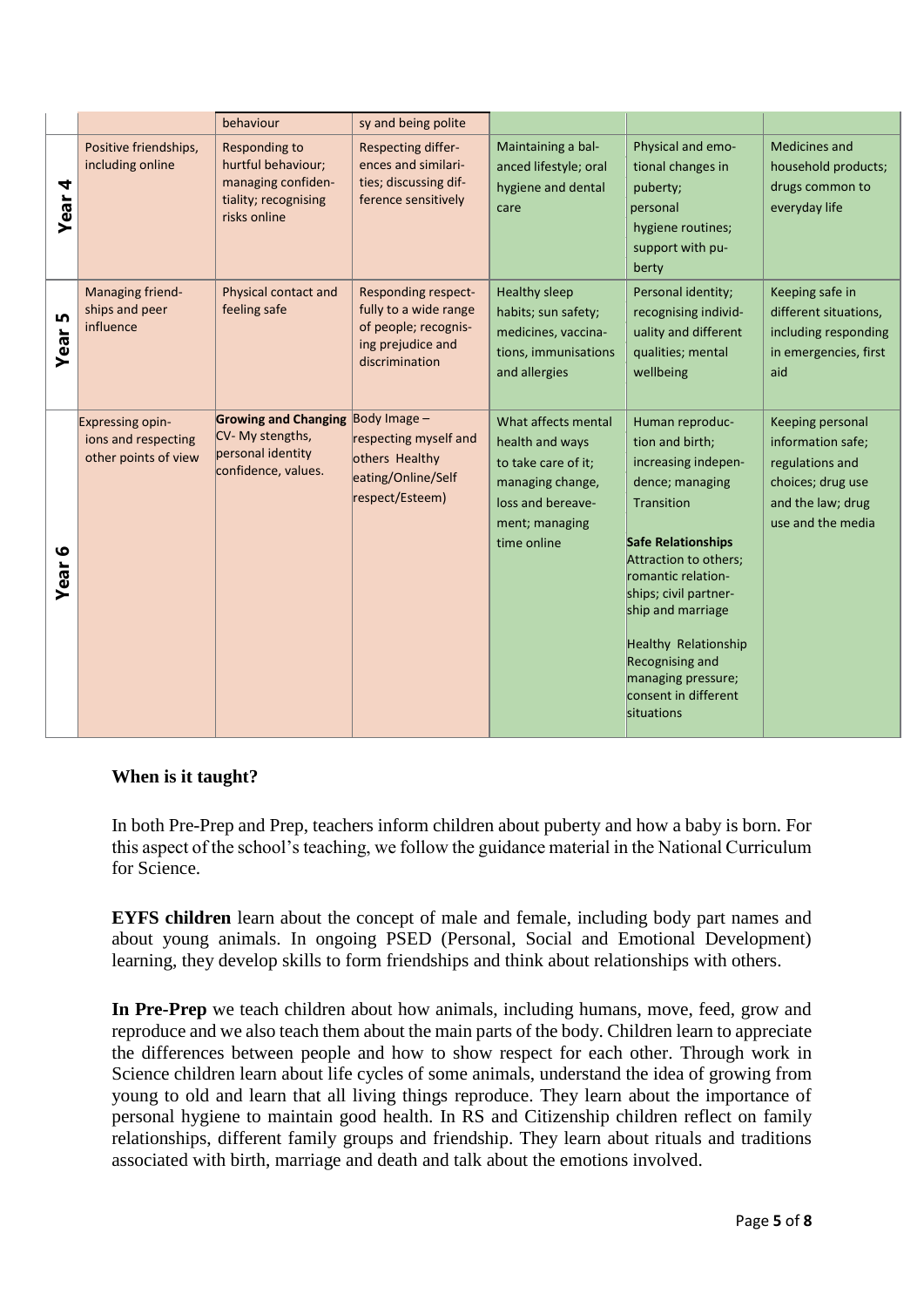In Prep we teach about life processes and the main stages of the human life cycle in greater depth. Children will find out about different types of reproduction, including sexual and asexual reproduction in plants, sexual reproduction in animals and compare these to human reproduction. The main teaching of Relationships and Sex Education takes place at the end of Year 5 and in Year 6. We have detailed it, as it is taught at St Hilary's for these two year groups, as this is when parents may have the main concerns due to the content of the curriculum.

## **Why is it taught?**

The DFE states in their guidance (2000) that; "effective Sex and Relationship Education does not encourage early sexual experimentation. It should teach young people to understand human sexuality and to respect themselves and others." We believe it is important to address this area of the curriculum because Britain has one of the highest teenage pregnancy rates in Europe. In developing the Teenage Pregnancy Strategy beyond 2010 (www.education.gov.uk) the government commissioned a review of the evidence regarding what works in RSE. This review provides a research base from which to develop RSE for all children 6 and young people. Conclusions aimed at reducing unintended conceptions in young people clearly indicate that high quality sex and relationship education should, amongst other things:

- Empower pupils
- Offer a positive and open view of sex and sexuality, and support sexual self-acceptance
- Be sustained by working within a theoretical framework
- Meet local needs

• Ensure the entitlement of all children to Sex and Relationship Education and undertake specific work to meet the needs of vulnerable and marginalised children and young people

• Be provided early, before puberty, before feelings of sexual attraction and before young people develop sexual relationships

- Reinforce value messages
- Focus on risk reduction
- Use active learning and participatory techniques
- Avoid focusing too heavily on biological issues

• Ensure that children and young people have a critical awareness of the messages that are portrayed in the media.

#### **Dealing with Difficult Questions**

We recognise that RSE can raise challenging questions due to children's natural curiosity. All staff receive training and support on delivering the curriculum and answering difficult questions. Some of the strategies we use within RSE to create a safe and secure environment are:

- Agreeing ground rules with the class prior to the topic being taught
- Clarifying that personal questions will be asked
- If a teacher doesn't know the answer to a question this will be acknowledged
- If a question is too explicit or is age inappropriate for the pupil or the whole class, then it should be acknowledged with a promise to deal with the question later on
- If a question is raised which alerts a member of staff that a pupil is at risk of sexual abuse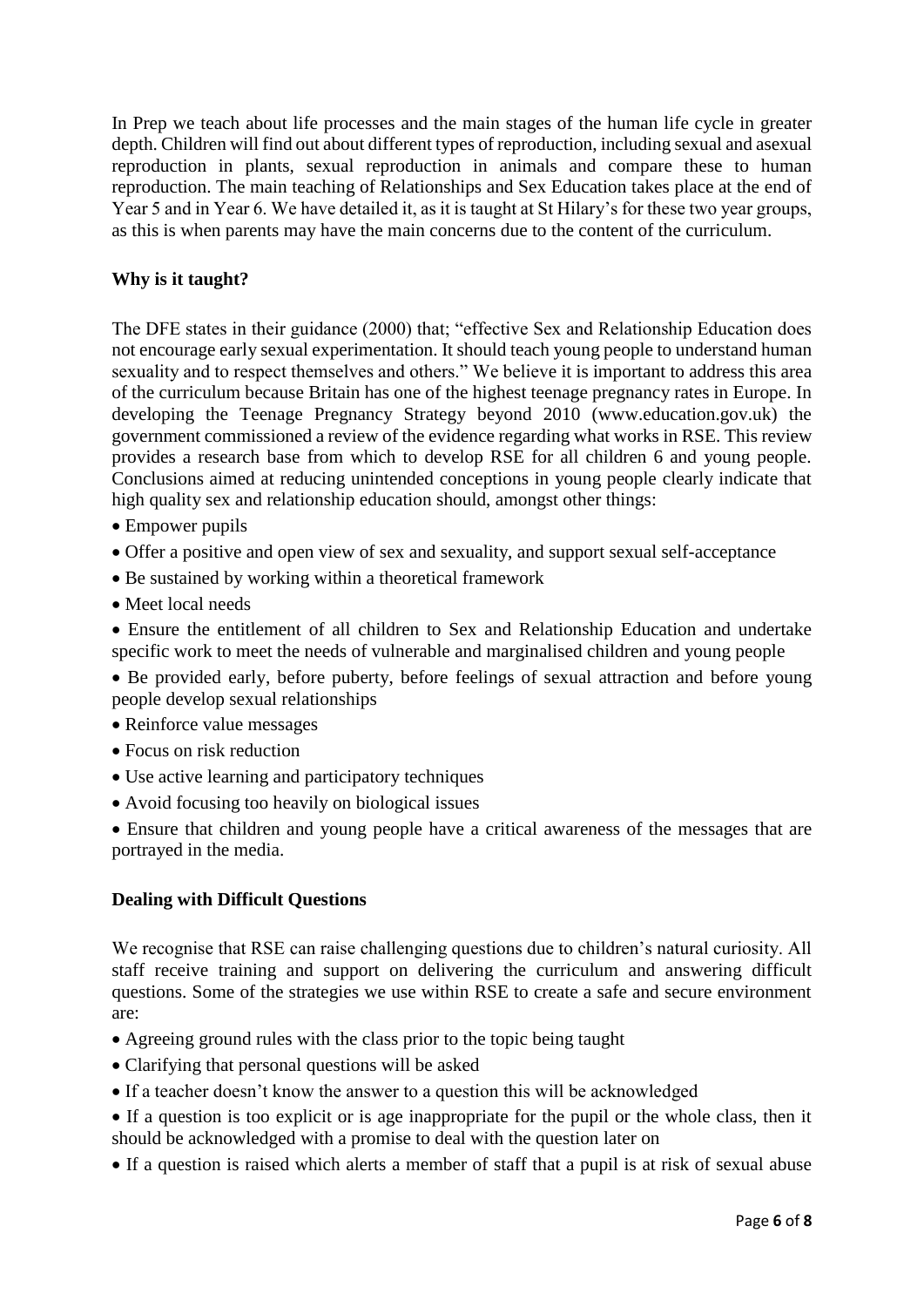then the school's safeguarding procedures should be followed

• Clarify that pupils should not give out personal information or use personal names in class, but speak to someone they trust after the lesson, e.g. class teacher, pupil mentor.

Values we will promote through the curriculum are:

- respect for oneself and other people
- taking responsibility for one 's actions in all situations
- honesty and loyalty in relationships
- the importance and responsibilities of the family unit for all members

• sensitivity towards the needs and views of others, especially if those views are different to one's own

• to recognise the physical, emotional and moral implications and risks of certain types of behaviour • accepting that different people are entitled to hold different views and to respect this right.

In accordance with the Learning and Skills Act 2000, through RSE children learn about the importance of loving and lasting relationships when creating a supportive family life. Finally, they learn that not all people make the same choices about the kinds of relationships they want and the different choices people make about entering into loving, committed relationships should be respected

#### **Roles and Responsibilities**

#### **The Governing Body**

The Governing Board has delegated the approval of this policy to the Headmistress.

#### **The Headmistress**

The Headmistress, alongside the PSCHE Lead is responsible for ensuring that RSE is taught consistently across the school, and for managing requests to withdraw pupils from nonstatutory components of RSE.

#### **Staff**

Staff are responsible for:

- Delivering RSE in a sensitive way
- Modelling positive attitudes to RSE
- Monitoring progress
- Responding to the needs of individual pupils
- Responding appropriately to pupils whose parents wish them to be withdrawn from the non-statutory components of RSE

Staff do not have the right to opt out of teaching RSE. Staff who have concerns about teaching RSE are encouraged to discuss this with the Headmistress.

**Pupils**